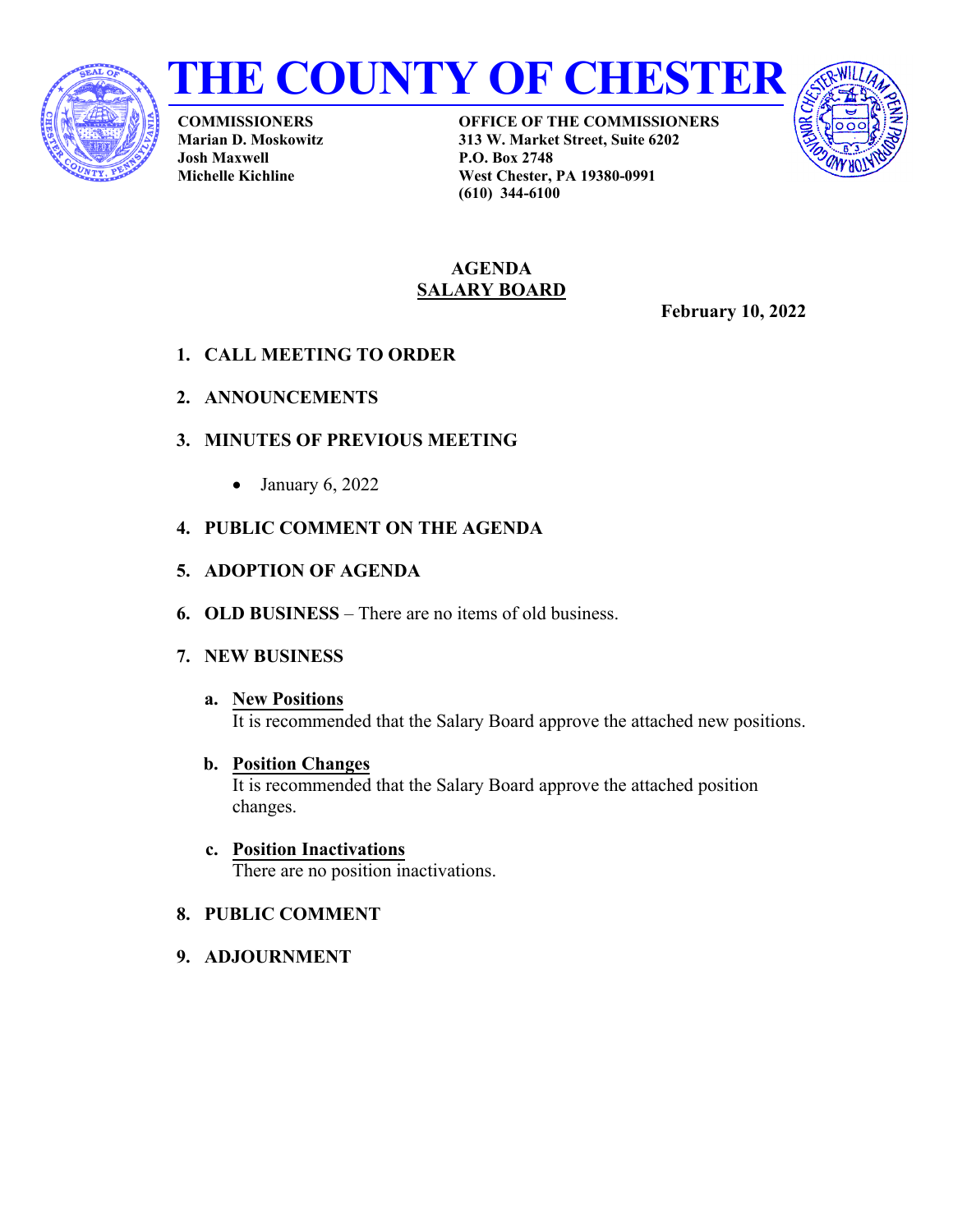

# **THE COUNTY OF CHESTER**

**COMMISSIONERS Marian D. Moskowitz Josh Maxwell Michelle Kichline**

**OFFICE OF THE COMMISSIONERS 313 W. Market Street, Suite 6202 P.O. Box 2748 West Chester, PA 19380-0991 (610) 344-6100**



# **SALARY BOARD MINUTES**

**January 6, 2022**

**CALL TO ORDER**

# **1. CALL MEETING TO ORDER**

Chair Marian D. Moskowitz of the Chester County Board of Commissioners called the Salary Board Meeting to order on Thursday, January 6, 2022 at 10:02 AM in the Commissioners' Boardroom. Commissioner Josh Maxwell, Commissioner Michelle Kichline, and Controller Margaret Reif were also present.

## **2. ANNOUNCEMENTS**

There were no announcements.

# **3. MINUTES OF PREVIOUS MEETING**

Commissioner Maxwell made a motion to approve the Salary Board minutes from the last meeting on December 16, 2021. Commissioner Kichline seconded the motion. Motion carried to approve the minutes from the December 16, 2021 Salary Board Meeting.

# **4. PUBLIC COMMENT ON AGENDA**

There was no public comment on agenda items.

# **5. ADOPTION OF AGENDA**

Commissioner Kichline made a motion to adopt the agenda. Commissioner Maxwell seconded the motion. Motion carried to adopt the January 6, 2022 Salary Board Agenda.

# **6. OLD BUSINESS**

There were no items of old business.

# **7. NEW BUSINESS**

## **a. Annual approval of authorized positions**

Commissioner Maxwell made a motion to approve the list of authorized positions. Commissioner Kichline seconded the motion. Motion carried to approve the list of authorized positions.

# **b. New Positions**

Commissioner Kichline made a motion to approve the new positions listed on the Salary Board agenda, which was seconded by Commissioner Maxwell. Motion carried to approve the new positions on the Salary Board agenda.

**ANNOUNCEMENTS** 

## **MINUTES APPROVED**

# **PUBLIC COMMENT**

# **ADOPTION OF AGENDA**

# **OLD BUSINESS**

**NEW BUSINESS**

**Authorized Positions List**

#### **New Positions**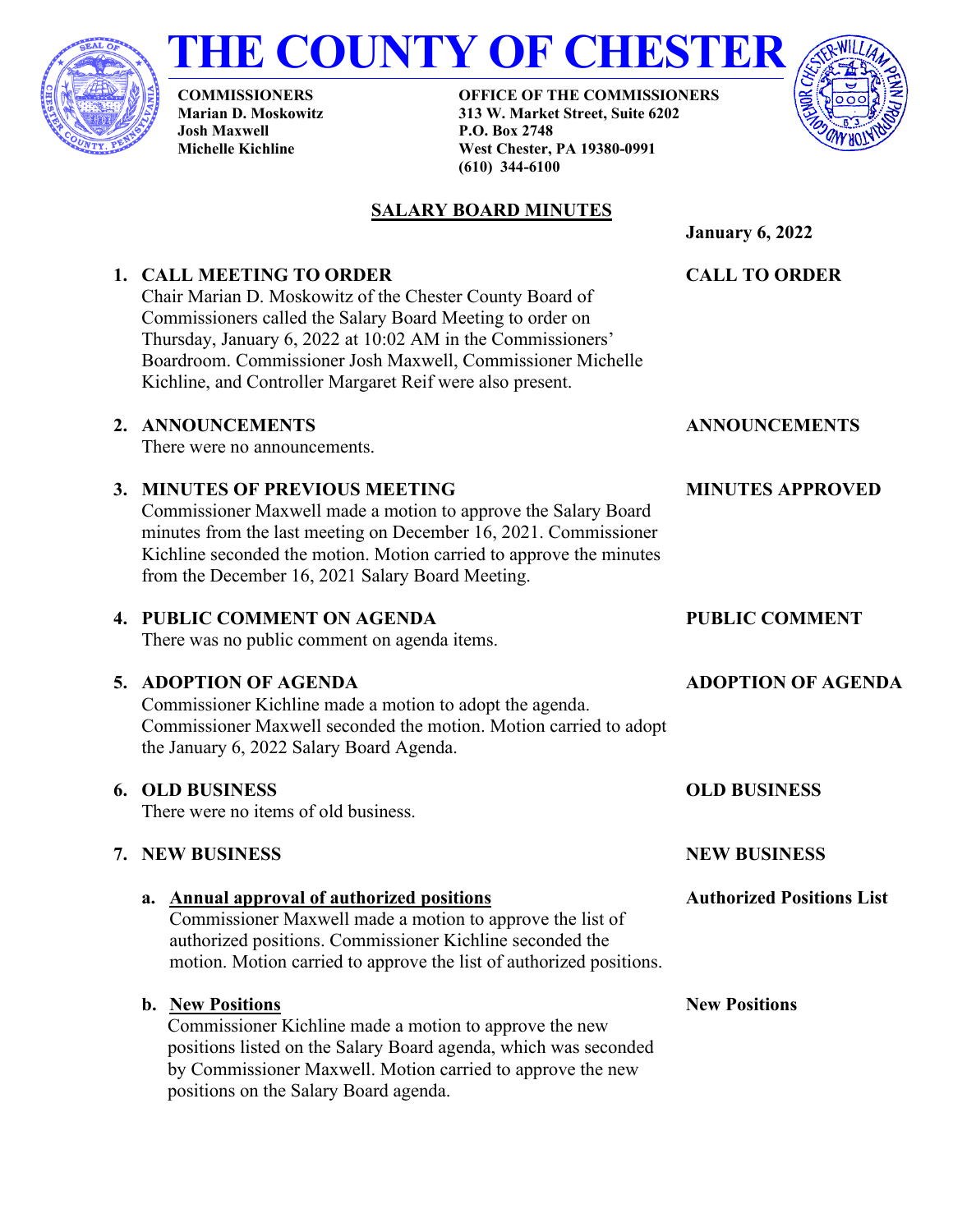# **c. Position Changes** Commissioner Maxwell made a motion to approve the position changes listed on the Salary Board agenda, which was seconded

by Commissioner Kichline. Motion carried to approve the position changes on the Salary Board agenda.

# **d. Position Inactivations**

Commissioner Maxwell made a motion to approve the position inactivations listed on the Salary Board agenda, which was seconded by Commissioner Kichline. Motion carried to approve the position inactivations on the Salary Board agenda.

## **8. PUBLIC COMMENT**

Sandra Bowman requested the Board's support for a full forensic audit for the 2020 and 2021 elections.

There was no further public comment.

## **9. ADJOURNMENT**

Commissioner Kichline made a motion to adjourn, which was seconded by Commissioner Maxwell. Meeting adjourned at 10:09AM.

 $T\cancel{11}$ 

**Taken by Taylor Pettit On behalf of Chief Clerk Robert J. Kagel**

### **Position Changes**

**Position Inactivations**

### **PUBLIC COMMENT**

### **ADJOURNMENT**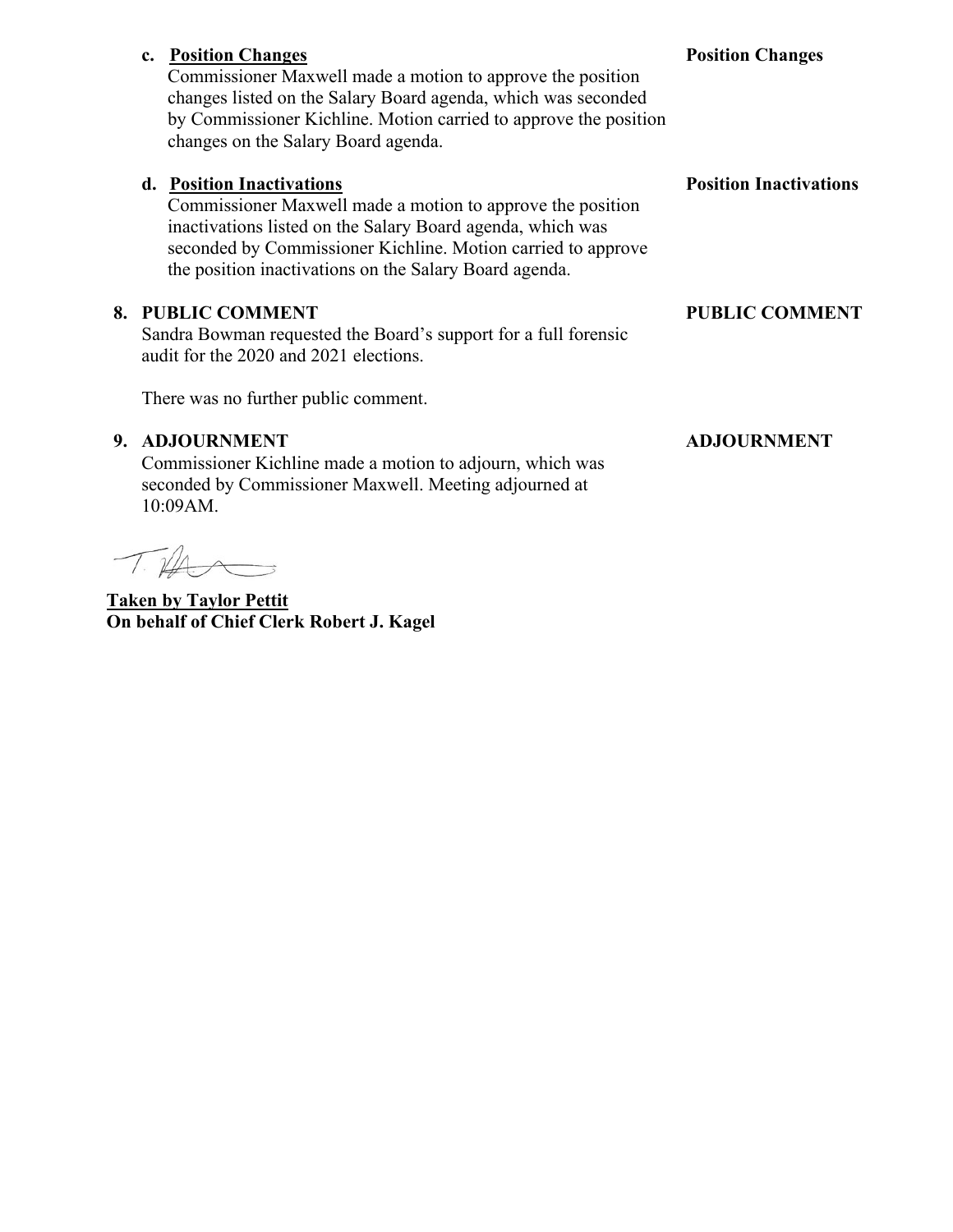February 10, 2022

 COUNTY OF CHESTER Salary Board Meeting Date - 02/10/2022

New Positions

| Position Number:            | 00004377   | Deputy County Administrator          | F/T | Reg |
|-----------------------------|------------|--------------------------------------|-----|-----|
| Department<br>and the state |            | 011000 - Commissioners               |     |     |
| Job/Title :                 |            | 010016 - Deputy County Administrator |     |     |
| Prior Job/TITLE:            |            |                                      |     |     |
| Effective Date :            | 02/12/2022 |                                      |     |     |
| Through Date                |            | New Position                         |     |     |

\_\_\_\_\_\_\_\_\_\_\_\_\_\_\_\_\_\_\_\_\_\_\_\_\_\_\_\_\_\_\_\_\_\_\_\_\_\_\_\_\_\_\_\_\_\_\_\_\_\_\_\_\_\_\_\_\_\_\_\_\_\_\_\_\_\_\_\_\_\_\_\_\_\_\_\_\_\_\_\_\_\_\_\_\_\_\_\_\_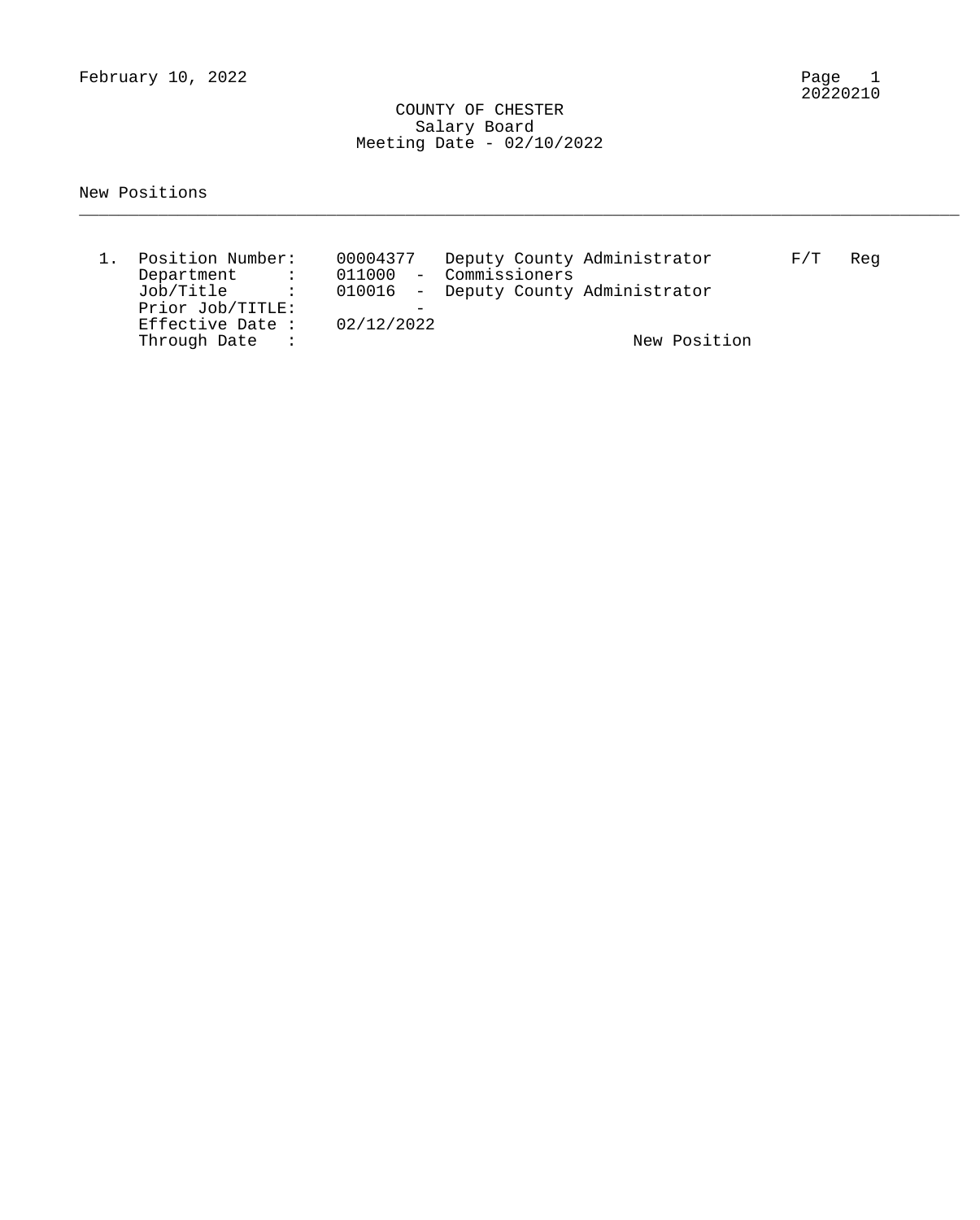#### COUNTY OF CHESTER Salary Board Meeting Date - 02/10/2022

\_\_\_\_\_\_\_\_\_\_\_\_\_\_\_\_\_\_\_\_\_\_\_\_\_\_\_\_\_\_\_\_\_\_\_\_\_\_\_\_\_\_\_\_\_\_\_\_\_\_\_\_\_\_\_\_\_\_\_\_\_\_\_\_\_\_\_\_\_\_\_\_\_\_\_\_\_\_\_\_

# Position Change

| 2. | Position Number:<br>Department<br>JOB/TITLE<br>Prior Job/TITLE:<br>Effective Date :                   | 00000371<br>090100<br>$\equiv$ .<br>020389<br>$\equiv$ .<br>$030088 -$<br>02/12/2022                  | IT Trainer<br>Dept of Computing Info Service<br>IT Trainer<br>Business Unit Analyst                               | Job Re-Classification | F/T | Reg |
|----|-------------------------------------------------------------------------------------------------------|-------------------------------------------------------------------------------------------------------|-------------------------------------------------------------------------------------------------------------------|-----------------------|-----|-----|
| 3. | Position Number:<br>Department<br>JOB/TITLE<br>Prior Job/TITLE:<br>Effective Date :                   | 00000637<br>075150<br>040577<br>$ \,$<br>040575<br>$\sim$<br>02/12/2022                               | Maintenance Technician II<br>Facilities Park Maintenance<br>Maintenance Technician II<br>Maintenance Technician I | Job Re-Classification | F/T | Reg |
| 4. | Position Number:<br>Department<br>JOB/TITLE<br>$\ddot{\cdot}$<br>Prior Job/TITLE:<br>Effective Date : | 00000769<br>085100 -<br>030095<br>$\sim$ 100 $\sim$<br>030480<br>$\overline{a}$<br>02/12/2022         | Planner III<br>Planning<br>Planner III<br>Planner II                                                              | Job Re-Classification | F/T | Reg |
| 5. | Position Number:<br>Department<br>JOB/TITLE<br>Prior Job/TITLE:<br>Effective Date :                   | 00001265<br>$075150 -$<br>040577<br>$-$<br>040575<br>$\frac{1}{2}$<br>02/12/2022                      | Maintenance Technician II<br>Facilities Park Maintenance<br>Maintenance Technician II<br>Maintenance Technician I | Job Re-Classification | F/T | Reg |
| б. | Position Number:<br>Department<br>JOB/TITLE<br>Prior Job/TITLE:<br>Effective Date :                   | 00001304<br>090100<br>$\overline{a}$<br>030848<br>$ \,$<br>030845<br>$\equiv$ .<br>02/12/2022         | Senior Network Analyst<br>Dept of Computing Info Service<br>Senior Network Analyst<br>Network Analyst             | Job Re-Classification | F/T | Reg |
| 7. | Position Number:<br>Department<br>JOB/TITLE<br>Prior Job/TITLE:<br>Effective Date :                   | 00001619<br>090100<br>$\sim$ $-$<br>020282<br>$\overline{\phantom{0}}$<br>020283<br>$-$<br>02/12/2022 | GIS Analyst V<br>Dept of Computing Info Service<br>GIS Analyst V<br>GIS Analyst III                               | Job Re-Classification | F/T | Reg |
| 8. | Position Number:<br>Department<br>JOB/TITLE<br>$\ddot{\cdot}$<br>Prior Job/TITLE:<br>Effective Date : | 00002060<br>462100<br>030832<br>$ \,$<br>030830<br>$\frac{1}{2}$<br>02/12/2022                        | Resident Recreation Staff<br>Pocopson Resident Activities<br>Resident Recreation Staff<br>Recreation Therapist    | Job Re-Classification | F/T | Reg |